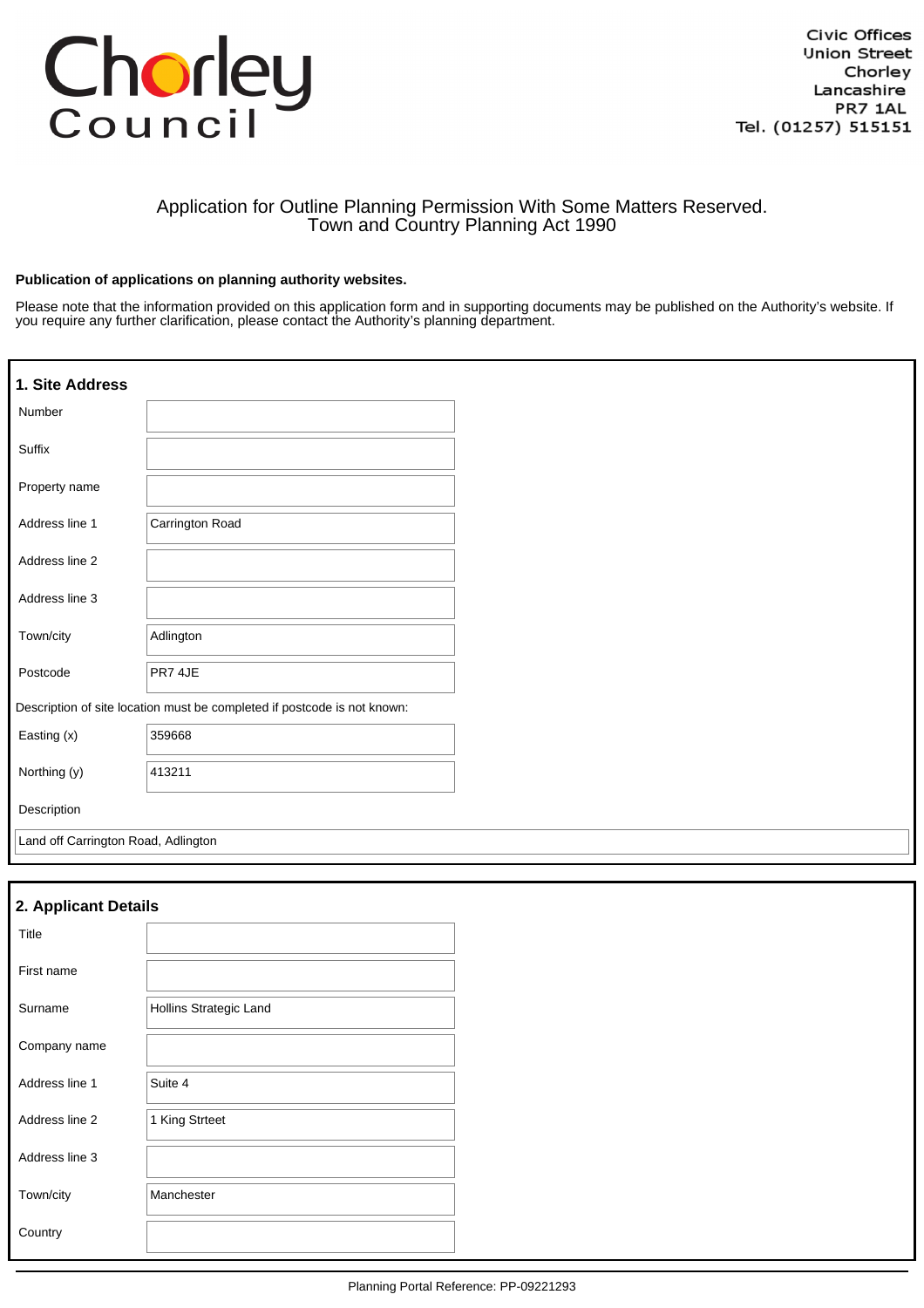| 2. Applicant Details |                                                     |       |               |
|----------------------|-----------------------------------------------------|-------|---------------|
| Postcode             | M2 6AW                                              |       |               |
|                      | Are you an agent acting on behalf of the applicant? | t Yes | $\bigcirc$ No |
| Primary number       |                                                     |       |               |
| Secondary number     |                                                     |       |               |
| Fax number           |                                                     |       |               |
| Email address        |                                                     |       |               |

| 3. Agent Details |                                 |  |
|------------------|---------------------------------|--|
| Title            |                                 |  |
| First name       | Paul                            |  |
| Surname          | Sedgwick                        |  |
| Company name     | Sedgwick Associates             |  |
| Address line 1   | PO Box 237                      |  |
| Address line 2   |                                 |  |
| Address line 3   |                                 |  |
| Town/city        | Bolton                          |  |
| Country          |                                 |  |
| Postcode         | BL1 9WY                         |  |
| Primary number   | 01204373366                     |  |
| Secondary number | 07967828635                     |  |
| Fax number       |                                 |  |
| Email            | paul.s@sedgwickassociates.co.uk |  |

# **4. Description of the Proposal**

Please indicate all those matters for which approval is sought as part of this outline application (tick all that apply).

Note: if this application is approved, the matters not determined as part of this application will need to be the subject of an 'Application for approval of reserved matters' before the development may proceed.

| $\blacksquare$ Access                                          |              |
|----------------------------------------------------------------|--------------|
| Appearance                                                     |              |
| Landscaping                                                    |              |
| $\Box$ Layout                                                  |              |
| Scale                                                          |              |
| Please describe the proposed development                       |              |
| Residential development of up to 25 dwellings                  |              |
| Has the work already been started without planning permission? | OYes . Io No |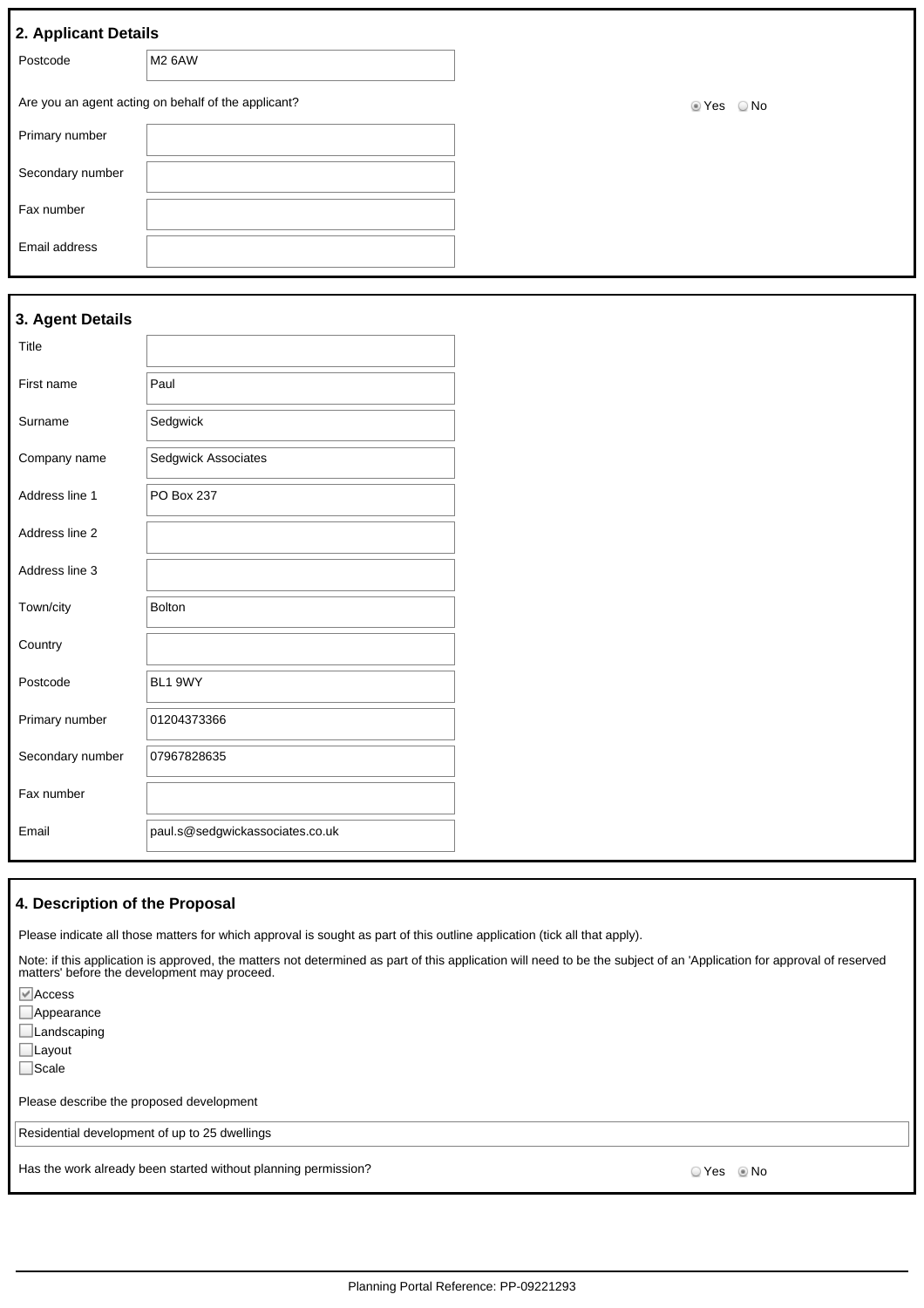| 5. Site Area                                                            |          |      |  |  |
|-------------------------------------------------------------------------|----------|------|--|--|
| What is the measurement of the site area?<br>(numeric characters only). |          | 0.85 |  |  |
| Unit                                                                    | Hectares |      |  |  |

# **6. Existing Use**

| v. Laisung Us <del>c</del>                                                                                                                     |            |               |  |  |  |
|------------------------------------------------------------------------------------------------------------------------------------------------|------------|---------------|--|--|--|
| Please describe the current use of the site                                                                                                    |            |               |  |  |  |
| Unused scrub and grassland                                                                                                                     |            |               |  |  |  |
| Is the site currently vacant?                                                                                                                  | t Yes      | ○ No          |  |  |  |
| If Yes, please describe the last use of the site                                                                                               |            |               |  |  |  |
| Grazing land                                                                                                                                   |            |               |  |  |  |
| When did this use end<br>(if known)?<br>DD/MM/YYYY                                                                                             |            |               |  |  |  |
| Does the proposal involve any of the following? If Yes, you will need to submit an appropriate contamination assessment with your application. |            |               |  |  |  |
| Land which is known to be contaminated                                                                                                         | ⊙Yes ®No   |               |  |  |  |
| Land where contamination is suspected for all or part of the site                                                                              | ○ Yes ◎ No |               |  |  |  |
| A proposed use that would be particularly vulnerable to the presence of contamination                                                          | t Yes      | ○ No          |  |  |  |
|                                                                                                                                                |            |               |  |  |  |
| 7. Pedestrian and Vehicle Access, Roads and Rights of Way                                                                                      |            |               |  |  |  |
| Is a new or altered vehicular access proposed to or from the public highway?                                                                   | ◉ Yes      | ○ No          |  |  |  |
| Is a new or altered pedestrian access proposed to or from the public highway?                                                                  | ties ⊘     | $\bigcirc$ No |  |  |  |
| Are there any new public roads to be provided within the site?                                                                                 | ■ Yes ■ No |               |  |  |  |

| Are there any new public rights of way to be provided within or adjacent to the site?                                           | ⊚ Yes      | ⊙ No |
|---------------------------------------------------------------------------------------------------------------------------------|------------|------|
| Do the proposals require any diversions/extinguishments and/or creation of rights of way?                                       | ⊙ Yes ◎ No |      |
| If you answered Yes to any of the above questions, please show details on your plans/drawings and state their reference numbers |            |      |

Proposed site access 1667-01

# **8. Vehicle Parking**

Does the site have any existing vehicle/cycle parking spaces or will the proposed development add/remove any parking @ Yes @ No spaces?

Please provide information on the existing and proposed number of on-site parking spaces

| Type of vehicle | Existing number of spaces | Total proposed (including<br>spaces retained) | Difference in spaces |
|-----------------|---------------------------|-----------------------------------------------|----------------------|
| Cars            |                           | 50                                            | 50                   |

### **9. Materials**

Does the proposed development require any materials to be used externally? Does the proposed of Yes No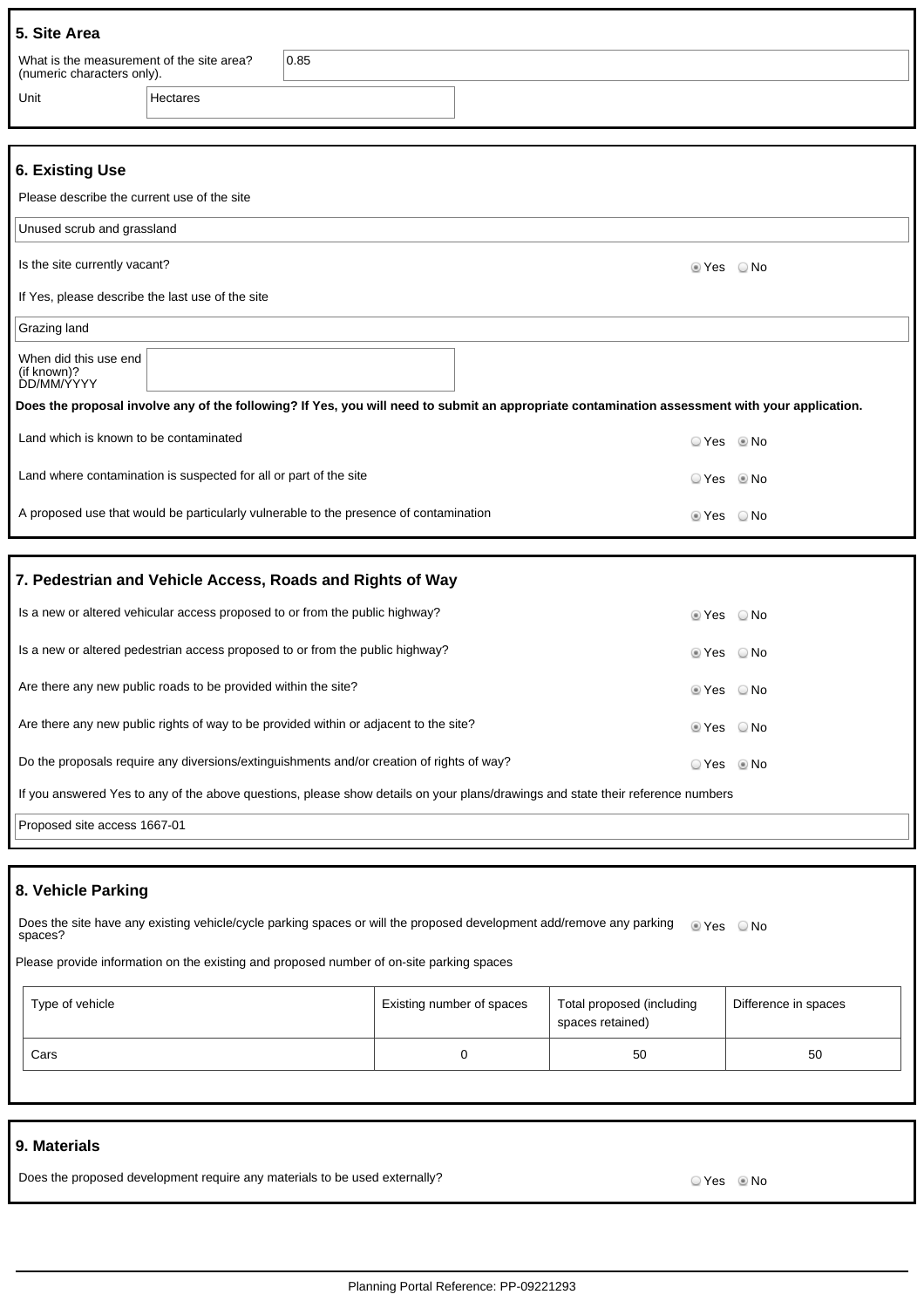| 10. Foul Sewage                                                                                                                                                                                                                                       |            |                      |
|-------------------------------------------------------------------------------------------------------------------------------------------------------------------------------------------------------------------------------------------------------|------------|----------------------|
| Please state how foul sewage is to be disposed of:<br>Mains Sewer<br>$\Box$ Septic Tank<br>Package Treatment plant<br>$\Box$ Cess Pit<br>$\Box$ Other<br><b>▽</b> Unknown                                                                             |            |                      |
| Are you proposing to connect to the existing drainage system?                                                                                                                                                                                         |            | ○ Yes ○ No ● Unknown |
|                                                                                                                                                                                                                                                       |            |                      |
| 11. Assessment of Flood Risk                                                                                                                                                                                                                          |            |                      |
| Is the site within an area at risk of flooding? (Check the location on the Government's Flood map for planning. You<br>should also refer to national standing advice and your local planning authority requirements for information as<br>necessary.) | ⊙ Yes © No |                      |
| If Yes, you will need to submit a Flood Risk Assessment to consider the risk to the proposed site.                                                                                                                                                    |            |                      |
| Is your proposal within 20 metres of a watercourse (e.g. river, stream or beck)?                                                                                                                                                                      | ○ Yes      | $@$ No               |
| Will the proposal increase the flood risk elsewhere?                                                                                                                                                                                                  | ○ Yes ◎ No |                      |
| How will surface water be disposed of?                                                                                                                                                                                                                |            |                      |
| Sustainable drainage system                                                                                                                                                                                                                           |            |                      |
| Existing water course                                                                                                                                                                                                                                 |            |                      |
| $\Box$ Soakaway                                                                                                                                                                                                                                       |            |                      |
| $\square$ Main sewer                                                                                                                                                                                                                                  |            |                      |
| □Pond/lake                                                                                                                                                                                                                                            |            |                      |

## **12. Trees and Hedges**

| And/or: Are there trees or hedges on land adjacent to the proposed development site that could influence the<br>$\circ$ Yes $\circ$ No<br>development or might be important as part of the local landscape character? | Are there trees or hedges on the proposed development site? | tes ONo |  |
|-----------------------------------------------------------------------------------------------------------------------------------------------------------------------------------------------------------------------|-------------------------------------------------------------|---------|--|
|                                                                                                                                                                                                                       |                                                             |         |  |

**If Yes to either or both of the above, you may need to provide a full tree survey, at the discretion of your local planning authority. If a tree survey is required, this and the accompanying plan should be submitted alongside your application. Your local planning authority should make clear on its website what the survey should contain, in accordance with the current 'BS5837: Trees in relation to design, demolition and construction - Recommendations'.**

### **13. Biodiversity and Geological Conservation**

**Is there a reasonable likelihood of the following being affected adversely or conserved and enhanced within the application site, or on land adjacent to or near the application site?**

**To assist in answering this question correctly, please refer to the help text which provides guidance on determining if any important biodiversity or geological conservation features may be present or nearby; and whether they are likely to be affected by the proposals.**

a) Protected and priority species:

Yes, on the development site

Yes, on land adjacent to or near the proposed development

No

b) Designated sites, important habitats or other biodiversity features:

Yes, on the development site

Yes, on land adjacent to or near the proposed development

No

c) Features of geological conservation importance: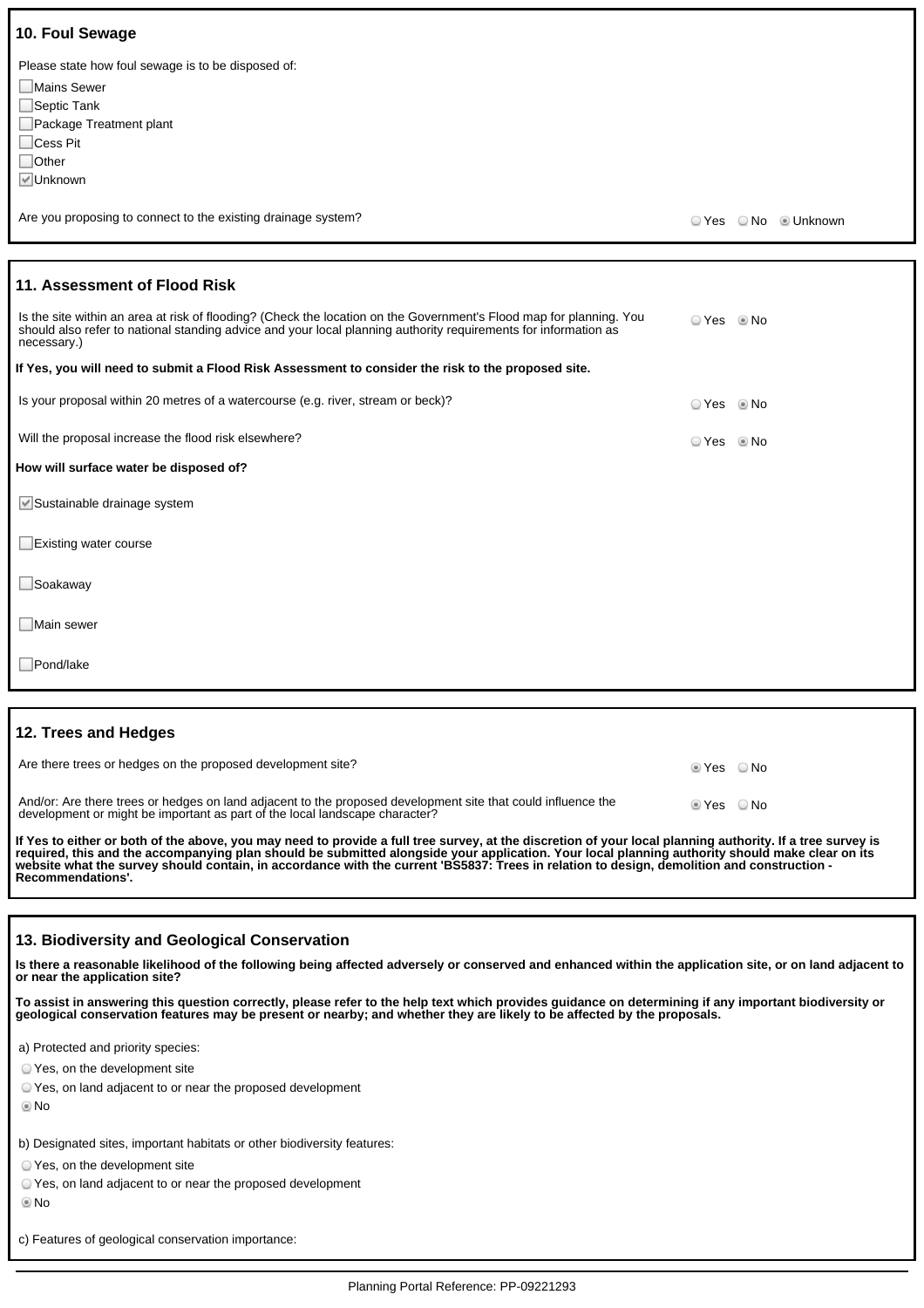| 13. Biodiversity and Geological Conservation                                                                                                                                                                                                                      |            |
|-------------------------------------------------------------------------------------------------------------------------------------------------------------------------------------------------------------------------------------------------------------------|------------|
| ○ Yes, on the development site<br>○ Yes, on land adjacent to or near the proposed development<br>© No                                                                                                                                                             |            |
| 14. Waste Storage and Collection                                                                                                                                                                                                                                  |            |
| Do the plans incorporate areas to store and aid the collection of waste?                                                                                                                                                                                          | ⊙ Yes ⊚ No |
| Have arrangements been made for the separate storage and collection of recyclable waste?                                                                                                                                                                          | ⊙ Yes ◎ No |
| 15. Residential/Dwelling Units                                                                                                                                                                                                                                    |            |
| Please note: This question has been updated to include the latest information requirements specified by government.<br>Applications created before 23 May 2020 will not have been updated, please read the 'Help' to see details of how to workaround this issue. |            |
| Does your proposal include the gain, loss or change of use of residential units?                                                                                                                                                                                  | ■ Yes   No |

Please select the proposed housing categories that are relevant to your proposal.

■Market Housing

Social, Affordable or Intermediate Rent

■ Affordable Home Ownership

□Starter Homes

Self-build and Custom Build

Add 'Market Housing - Proposed' residential units

| <b>Market Housing - Proposed</b> |                    |   |  |      |         |       |
|----------------------------------|--------------------|---|--|------|---------|-------|
|                                  | Number of bedrooms |   |  |      |         |       |
|                                  |                    | ◠ |  | $4+$ | Unknown | Total |
| Houses                           |                    | 0 |  |      | 16      | 16    |
| Total                            |                    |   |  |      | 16      | 16    |

Add 'Social, Affordable or Intermediate Rent - Proposed' residential units

| Social, Affordable or Intermediate Rent - Proposed |                    |   |  |      |         |       |
|----------------------------------------------------|--------------------|---|--|------|---------|-------|
|                                                    | Number of bedrooms |   |  |      |         |       |
|                                                    |                    | ◠ |  | $4+$ | Unknown | Total |
| Houses                                             |                    |   |  |      |         |       |
| Total                                              |                    |   |  |      |         |       |

Please select the existing housing categories that are relevant to your proposal.

| Market Housing                              |    |  |
|---------------------------------------------|----|--|
| Social, Affordable or Intermediate Rent     |    |  |
| Affordable Home Ownership                   |    |  |
| □Starter Homes                              |    |  |
| Self-build and Custom Build                 |    |  |
|                                             |    |  |
| Total proposed residential units            | 25 |  |
|                                             |    |  |
| Total existing residential units            |    |  |
|                                             |    |  |
| Total net gain or loss of residential units | 25 |  |
|                                             |    |  |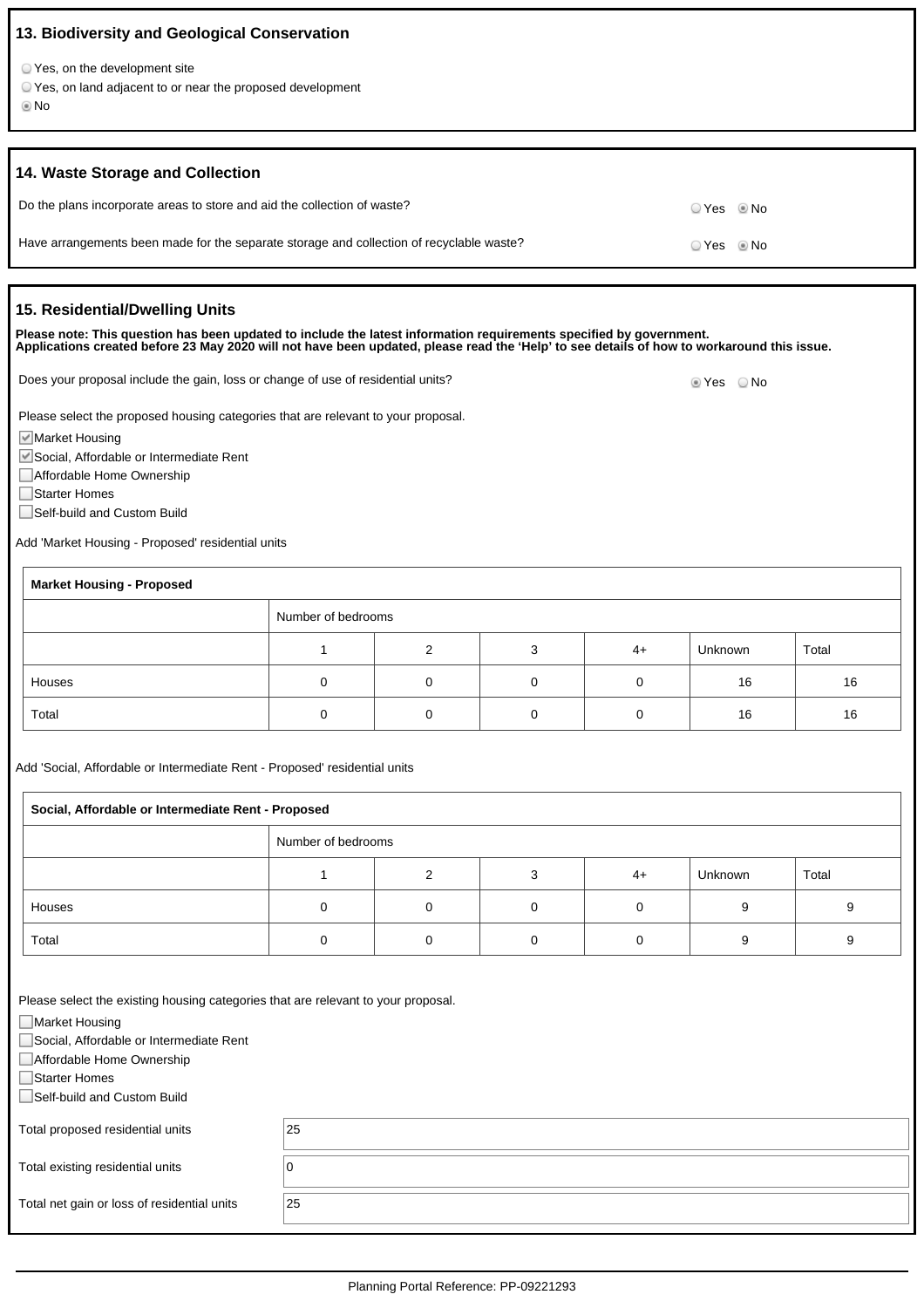| 16. All Types of Development: Non-Residential Floorspace<br>Does your proposal involve the loss, gain or change of use of non-residential floorspace?<br>Note that 'non-residential' covers ALL uses execept Use Class C3 Dwellinghouses                                                                                                                                                                                                                                                                                                                                                                                                                                       | ⊙ Yes © No               |  |
|--------------------------------------------------------------------------------------------------------------------------------------------------------------------------------------------------------------------------------------------------------------------------------------------------------------------------------------------------------------------------------------------------------------------------------------------------------------------------------------------------------------------------------------------------------------------------------------------------------------------------------------------------------------------------------|--------------------------|--|
| 17. Employment<br>Are there any existing employees on the site or will the proposed development increase or decrease the number of<br>employees?                                                                                                                                                                                                                                                                                                                                                                                                                                                                                                                               | ⊙ Yes © No               |  |
| 18. Hours of Opening<br>Are Hours of Opening relevant to this proposal?                                                                                                                                                                                                                                                                                                                                                                                                                                                                                                                                                                                                        | OYes . Io No             |  |
| 19. Industrial or Commercial Processes and Machinery<br>Does this proposal involve the carrying out of industrial or commercial activities and processes?<br>Is the proposal for a waste management development?<br>If this is a landfill application you will need to provide further information before your application can be determined. Your waste planning authority<br>should make it clear what information it requires on its website                                                                                                                                                                                                                                | ○ Yes ◎ No<br>○ Yes ◎ No |  |
| 20. Hazardous Substances<br>Does the proposal involve the use or storage of any hazardous substances?                                                                                                                                                                                                                                                                                                                                                                                                                                                                                                                                                                          | O Yes     ® No           |  |
| 21. Trade Effluent<br>Does the proposal involve the need to dispose of trade effluents or trade waste?                                                                                                                                                                                                                                                                                                                                                                                                                                                                                                                                                                         | © Yes ◎ No               |  |
| 22. Site Visit<br>Can the site be seen from a public road, public footpath, bridleway or other public land?<br>If the planning authority needs to make an appointment to carry out a site visit, whom should they contact?<br><b>The agent</b><br>◯ The applicant<br>O Other person                                                                                                                                                                                                                                                                                                                                                                                            | ○ Yes ◎ No               |  |
| 23. Pre-application Advice<br>Has assistance or prior advice been sought from the local authority about this application?                                                                                                                                                                                                                                                                                                                                                                                                                                                                                                                                                      | O Yes . I No             |  |
| 24. Authority Employee/Member<br>With respect to the Authority, is the applicant and/or agent one of the following:<br>(a) a member of staff<br>(b) an elected member<br>(c) related to a member of staff<br>(d) related to an elected member<br>It is an important principle of decision-making that the process is open and transparent.<br>For the purposes of this question, "related to" means related, by birth or otherwise, closely enough that a fair-minded and<br>informed observer, having considered the facts, would conclude that there was bias on the part of the decision-maker in<br>the Local Planning Authority.<br>Do any of the above statements apply? | © Yes ◎ No               |  |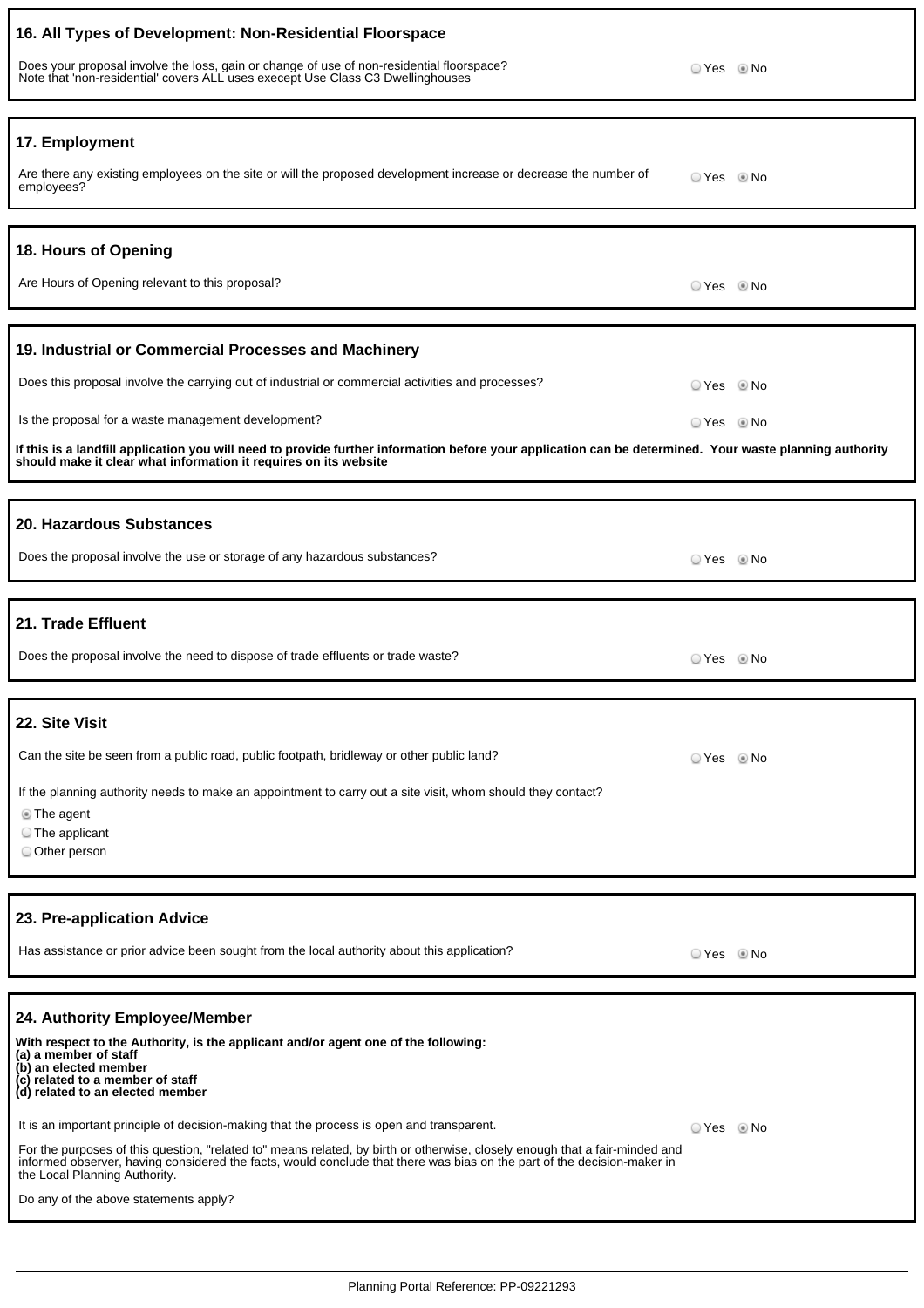# **25. Ownership Certificates and Agricultural Land Declaration**

**CERTIFICATE OF OWNERSHIP - CERTIFICATE B - Town and Country Planning (Development Management Procedure) (England) Order 2015 Certificate under Article 14**

I certify/The applicant certifies that:

I have/The applicant has given the requisite notice to everyone else (as listed below) who, on the day 21 days before the date of this application, was the owner\* and/or agricultural tenant\*\* of any part of the land or building to which this application relates; or

The applicant is the sole owner of all the land or buildings to which this application relates and there are no other owners\* and/or agricultural tenants\*\*.

### **\* 'owner' is a person with a freehold interest or leasehold interest with at least 7 years to run. \*\* 'agricultural tenant' has the meaning given in section 65(8) of the Town and Country Planning Act 1990.**

Owner/Agricultural Tenant

| Name of Owner/Agricultural<br>Tenant | Roger Thomas James Kevill |
|--------------------------------------|---------------------------|
| Number                               |                           |
| Suffix                               |                           |
| House Name                           | Mill House                |
| Address line 1                       | <b>Main Street</b>        |
| Address line 2                       | Oldstead                  |
| Town/city                            | York                      |
| Postcode                             | <b>YO61 4BL</b>           |
| Date notice served<br>(DD/MM/YYYY)   | 05/11/2020                |

| Name of Owner/Agricultural<br>Tenant | Bernard Joseph Kevill |
|--------------------------------------|-----------------------|
| Number                               |                       |
| Suffix                               |                       |
| House Name                           | Endolea               |
| Address line 1                       | <b>Bromfield Road</b> |
| Address line 2                       |                       |
| Town/city                            | Ludlow                |
| Postcode                             | SY8 1SR               |
| Date notice served<br>(DD/MM/YYYY)   | 05/11/2020            |